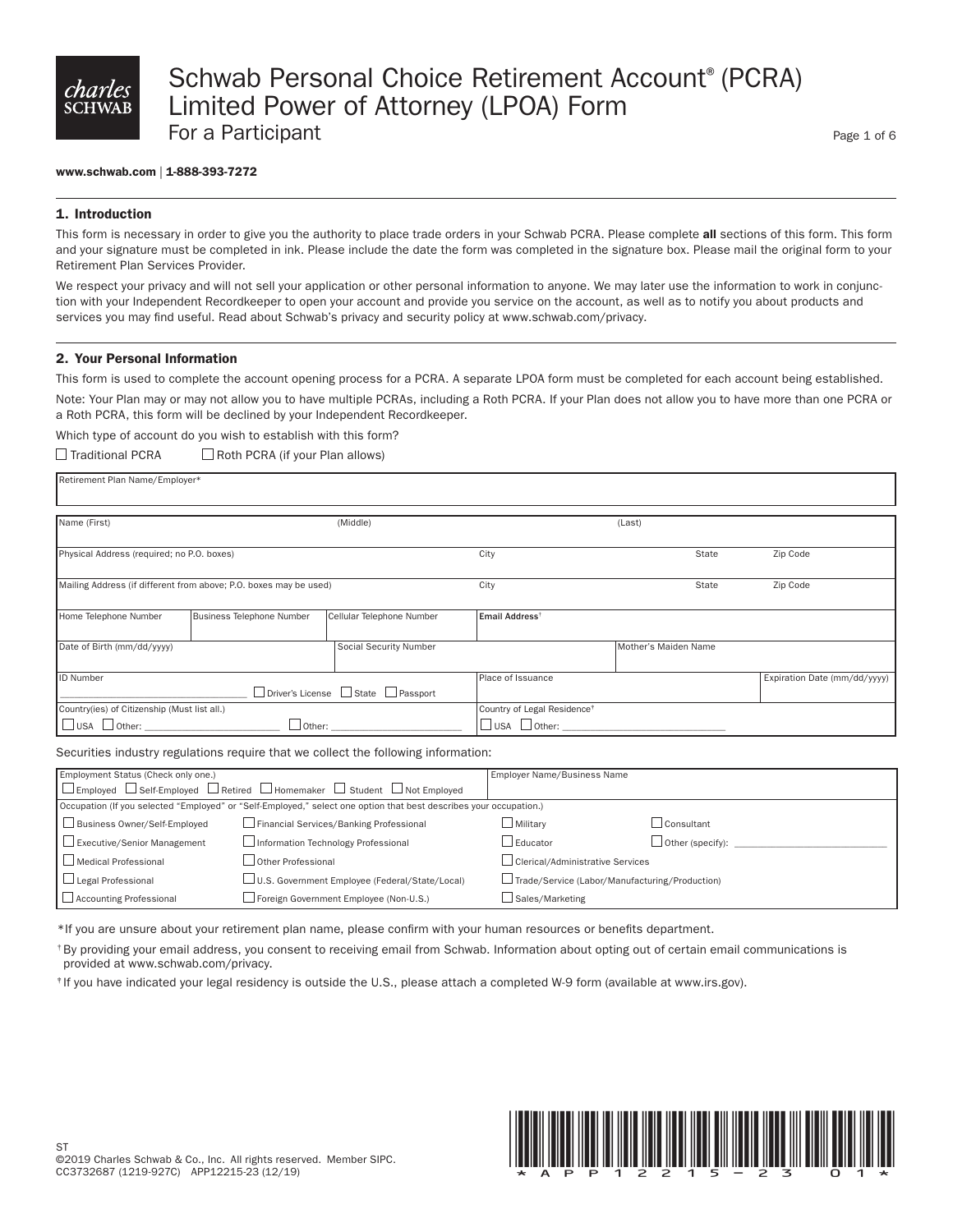#### 2. Your Personal Information (Continued)

| City                 | State | Zip Code                                                                                                                                                                                                                                                                                        |
|----------------------|-------|-------------------------------------------------------------------------------------------------------------------------------------------------------------------------------------------------------------------------------------------------------------------------------------------------|
|                      |       |                                                                                                                                                                                                                                                                                                 |
|                      |       |                                                                                                                                                                                                                                                                                                 |
|                      |       |                                                                                                                                                                                                                                                                                                 |
|                      |       |                                                                                                                                                                                                                                                                                                 |
| Number of Dependents |       |                                                                                                                                                                                                                                                                                                 |
|                      |       |                                                                                                                                                                                                                                                                                                 |
|                      |       | Are you affiliated with or employed by a stock exchange or member firm of an exchange or FINRA, or a municipal securities broker-dealer?<br>  □ No □ Yes (If "yes," you must attach a letter from your employer approving the establishment of your account when submitting this application.)* |

\*Attach a Rule 3210/407 letter from a company Compliance Officer if licensed by a securities firm.

**3. Create Your Investment Profile** Securities industry regulations require that we request this information.

| <b>Overall Investment</b><br><b>Objective of Account:</b> <sup>†</sup>       | <b>Investment</b><br>Knowledge:      | Investment<br><b>Experience:</b>     | <b>Federal Income</b><br>Tax Bracket:                                                            | <b>Annual Income:</b>                                                                              | <b>Liquid Net Worth:</b>                                                                                                |
|------------------------------------------------------------------------------|--------------------------------------|--------------------------------------|--------------------------------------------------------------------------------------------------|----------------------------------------------------------------------------------------------------|-------------------------------------------------------------------------------------------------------------------------|
| $\Box$ Capital Preservation<br>Income<br>$\Box$ Growth<br>$\Box$ Speculation | None<br>Limited<br>Good<br>Extensive | None<br>Limited<br>Good<br>Extensive | 10%<br>$-12%$<br>$\Box$ 22%<br>$\Box$ 24%<br>$\perp$ 32%<br>■ 35%<br>$\Box$ 37%<br>$\Box$ Other: | Under \$15,000<br>\$15,000-\$24.999<br>\$25.000-\$49.999<br>\$50.000-\$99.999<br>\$100,000 or More | Under \$25,000<br>\$25,000-\$49.999<br>\$50,000-\$99.999<br>\$100.000-\$249.999<br>\$250,000 or More<br>$\Box$ Specify: |

<sup>†</sup> Investment Objective Definitions: Capital Preservation: The objective of capital preservation is to protect your initial investment by choosing investments that minimize the potential of any loss of principal. The long-term risk of capital preservation is that the returns may not be adequate to offset inflation. Income: The primary objective of an income strategy is to provide current income rather than long-term growth of principal. Growth: The objective of a growth strategy is to increase the value of your investment over time while recognizing a high likelihood of volatility. Speculation: A speculator's objective is to assume a higher risk of loss in anticipation of potentially higher-than-average gain by taking advantage of expected price changes.

#### 4. Add a Trusted Contact Person (Optional)

#### Trusted Contact Designation

A Trusted Contact Person ("Trusted Contact")‡ is a resource Schwab, and your advisor (if you have one), may contact on your behalf, if necessary, to attempt to address concerns regarding potential financial exploitation, or in communicating with you regarding issues related to your account(s). A Trusted Contact will not be able to view your account information, execute transactions in your account(s), or inquire about account activity, unless that person has that authority through another role on the account(s), such as a trustee or power of attorney. Providing Schwab with Trusted Contact information is voluntary. We encourage you to provide two Trusted Contacts in the event that one is not reachable in the future.

•Schwab suggests that your Trusted Contact(s) be someone other than your financial consultant or investment advisor.

- •You may name up to two Trusted Contacts.
- •The person(s) you name as Trusted Contact(s) will be the Trusted Contact(s) on all of your Schwab accounts, as provided for in your account agreement.
- •For multiple-party accounts, each party can name separate Trusted Contacts.
- •The Trusted Contact(s) must be at least 18 years old.

#### Trusted Contact Information

Trusted Contact information provided on this form will replace all Trusted Contact information currently on file.

#### Person 1

If you have no changes to your existing Trusted Contact, please skip this section.

| Name (Title, First)                                                                               | (Middle Name) | (Last Name, Suffix) |
|---------------------------------------------------------------------------------------------------|---------------|---------------------|
|                                                                                                   |               |                     |
|                                                                                                   |               |                     |
|                                                                                                   |               |                     |
| Relationship (Please select only one.)                                                            |               |                     |
|                                                                                                   |               |                     |
| $\Box$ Spouse $\Box$ Partner $\Box$ Child $\Box$ Parent $\Box$ Sibling $\Box$ Friend $\Box$ Other |               |                     |
|                                                                                                   |               |                     |

‡If you provide a Trusted Contact Person(s) to Schwab, you understand that you have authorized Schwab and your advisor (if you have one) to contact the Trusted Contact Person(s) at their discretion and to disclose information about your account to address possible activities that might indicate financial exploitation of you; to confirm the specifics of your current contact information, health status (including physical or mental capacity), or the identity of any legal guardian, executor, trustee, or holder of a power of attorney on your account(s); or as otherwise permitted by FINRA rules or state law. For more information, please see your Schwab Account Agreement, which is available at schwab.com/accountagreement.

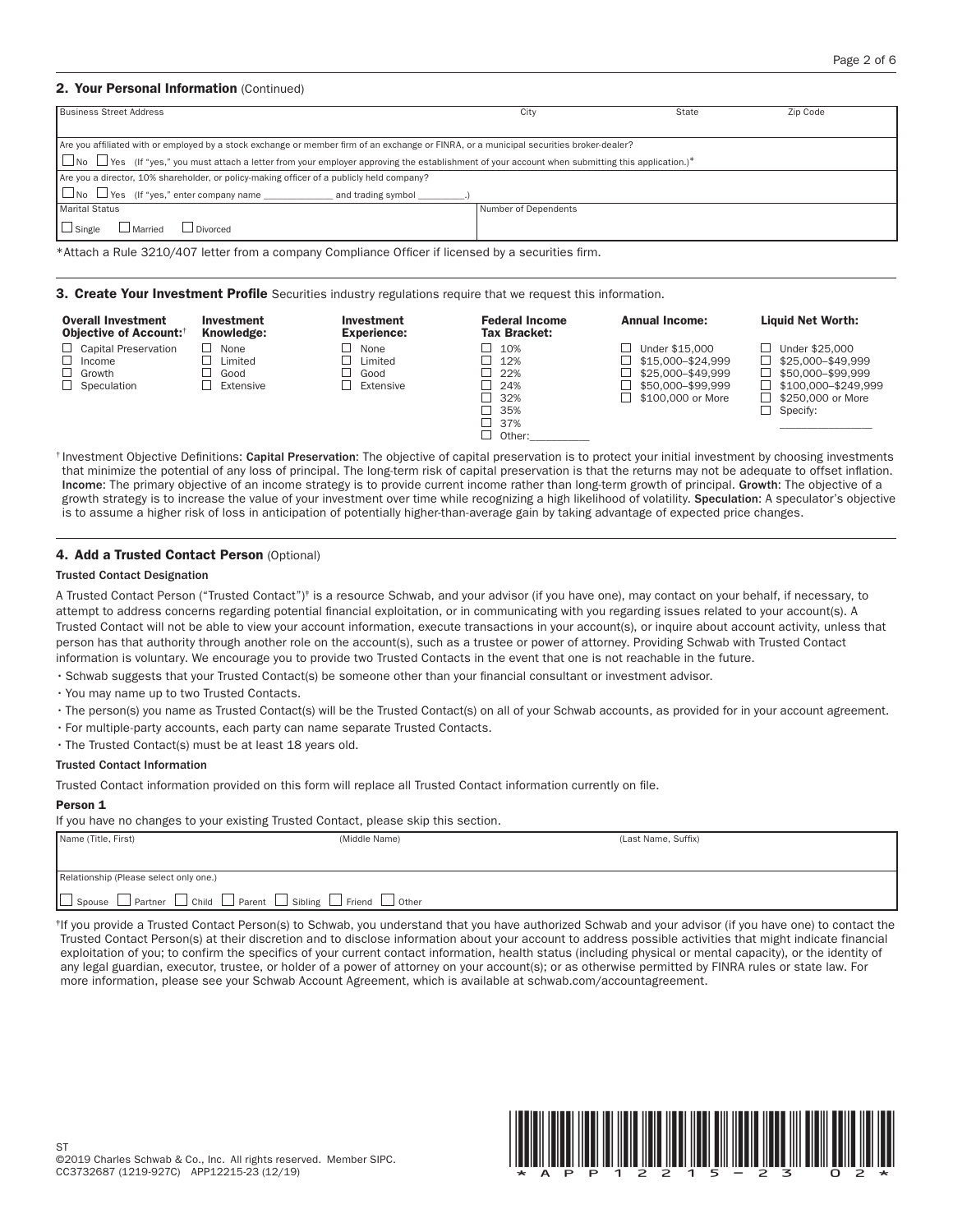#### Person 1 (Continued)

Please provide at least one method of contact for each Trusted Contact listed.

| Mailing Address (No P.O. Boxes) |              | City |                      |
|---------------------------------|--------------|------|----------------------|
| State or Province               | Country      |      | Postal or Zip Code   |
| Home Phone                      | Mobile Phone |      | <b>Email Address</b> |

#### Person 2

If you have no changes to your existing Trusted Contact, please skip this section.

| Name (Title, First)                                                                                      | (Middle Name)                                                                  |      | (Last Name, Suffix)  |  |
|----------------------------------------------------------------------------------------------------------|--------------------------------------------------------------------------------|------|----------------------|--|
| Relationship (Please select only one.)<br>□ Spouse □ Partner □ Child □ Parent □ Sibling □ Friend □ Other |                                                                                |      |                      |  |
|                                                                                                          | Please provide at least one method of contact for each Trusted Contact listed. |      |                      |  |
| Mailing Address (No P.O. Boxes)                                                                          |                                                                                | City |                      |  |
| State or Province                                                                                        | Country                                                                        |      | Postal or Zip Code   |  |
| Home Phone                                                                                               | Mobile Phone                                                                   |      | <b>Email Address</b> |  |

#### 5. Agreement

By signing this form, you ("Participant") and Charles Schwab & Co., Inc. ("Schwab") agree that the authority conferred on Participant by the Plan Sponsor, Plan Trustees ("Trustees") or the Recordkeeper for the Plan, as the case may be, in accordance with the Schwab Personal Choice Retirement Account® (PCRA) Limited Power of Attorney (LPOA) Form for a Participant, shall be exercised according to the following terms and conditions. If you are the beneficiary of a deceased Participant, you will be considered the "Participant" for purposes of this form.

Worthless and Non-Transferable Securities. Schwab reserves the right to remove from your Account any security that is deemed to have been cancelled or otherwise invalidated. In determining that a security has been cancelled or invalidated, you agree that we have derived information on such assets from you or from third parties and we are not responsible for the accuracy or reliability of any information regarding these assets. Cancelled or invalid securities may include, but are not limited to, bankruptcy or charter or registration revocation. Schwab will notify you if it has removed a cancelled or otherwise invalid security from your Account. Unless you provide Schwab with evidence of the validity of the security within sixty (60) days of the notice of removal, you agree to waive any claim to any future distribution from the security and agree to indemnify and hold Schwab harmless from any claims, liability, or damages resulting from the removal of such security. If you provide Schwab with evidence of the validity of the security from an

independent third party within 60 days of receiving the notice of removal, Schwab will reinstate your position.

In addition, Schwab reserves the right to charge an additional servicing fee for securities for which Schwab cannot identify a transfer agent (a "Non-Transferable Security"). The existence of a Non-Transferable Security in your Account may be noted with a notation of "N/A" for the value of that position on your account statements.

Unclaimed Property. To the extent applicable to your account, the unclaimed property law requires us to turn over to the state of your last known address (as shown in our records) personal property which is unclaimed by its owner for a set period of time. Personal property includes assets in customer accounts (including your Schwab One® Account) as well as uncashed dividend checks and other Schwab checks payable to customers. In general, personal property is considered unclaimed if you have not performed at least one of the following activities within the period of time set by the state:

- Made a deposit, trade or withdrawal in your account.
- Written to or otherwise contacted us about your account.
- •Otherwise shown an interest in your account.

Before we turn over the assets in your account (if any), we will, as required by law, send a notice to the address we currently show on your account statement.

You may recover unclaimed property turned over to a state by contacting that state.

#### Removal of Non-Publicly Traded Securities

From Your Account. Schwab may ask you to remove any Non-Publicly Traded Security from your Account at any time and for any reason. In the event that Schwab asks you to remove a Non-Publicly Traded Security from your Account, and you do not request a distribution of the Non-Publicly Traded Security from your Account, remove it from your Account, or transfer it to another custodian within sixty (60) days after Schwab provides you written notice that it will no longer hold the Non-Publicly Traded Security, you authorize and direct Schwab to distribute or transfer the Non-Publicly Traded Security directly to you. If the Non-Publicly Traded Security is represented by a physical certificate in Schwab's possession, Schwab will return the physical certificate to you. If the Account is a retirement plan brokerage custodial account (including a Company Retirement Account [CRA] or Personal Choice Retirement Account [PCRA]) subject to the terms of this Agreement, the Non-Publicly Traded Security may be distributed upon direction of the Trustee or other applicable fiduciary or agent of the plan to the participant in whose Account the Non-Publicly Traded Security is invested, or to the extent not practicable, transferred to the Trustee or other applicable fiduciary or agent to hold the Non-Publicly Traded Security on behalf of the plan. If the Non-Publicly Traded Security is represented by a physical certificate in Schwab's possession, Schwab will transfer the physical certificate to the participant (if so directed by the Trustee or other applicable fiduciary or agent for the plan) or to the Trustee or other applicable

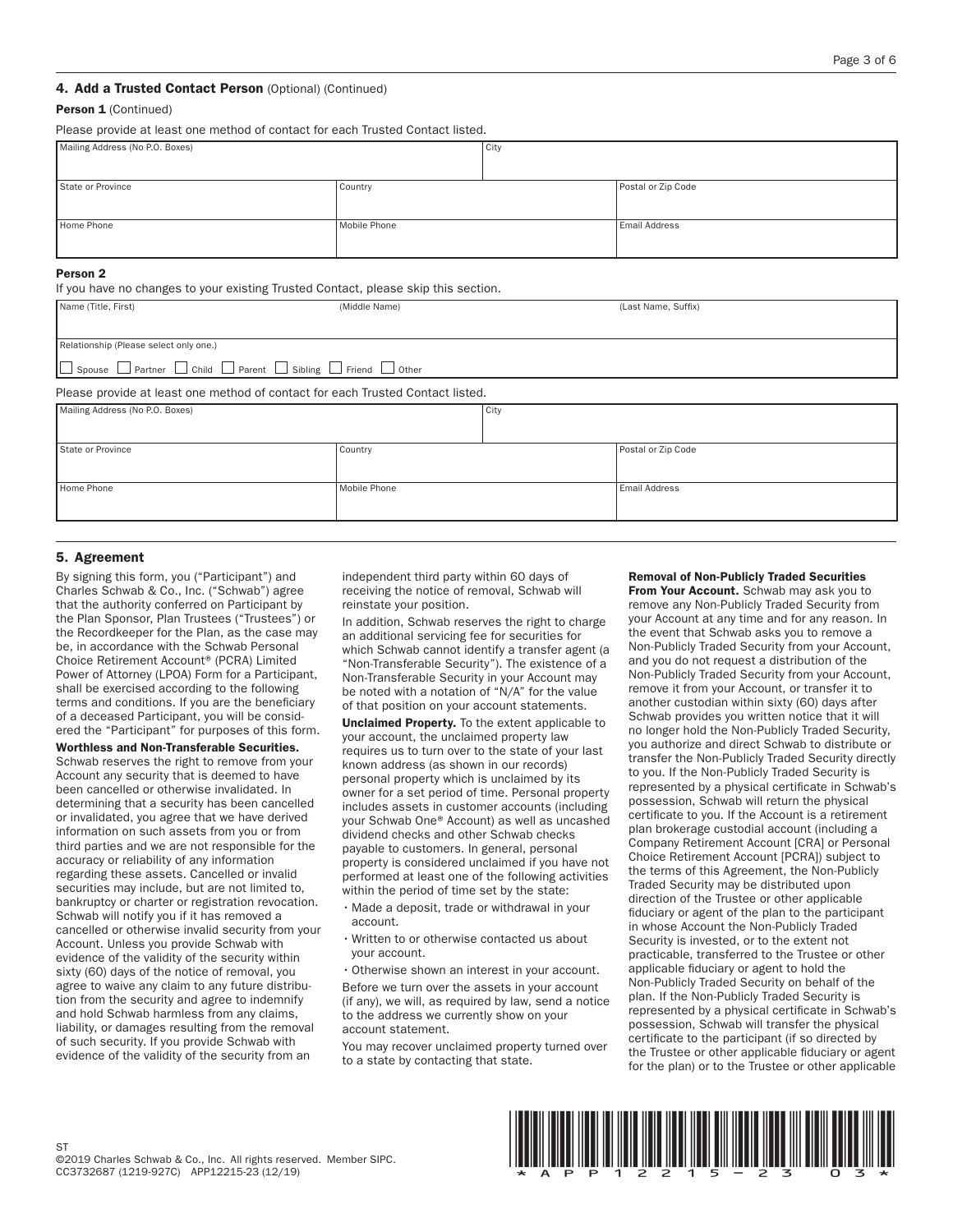#### 5. Agreement (Continued)

fiduciary or agent of the plan, as applicable. If the Non-Publicly Traded Security is not certificated, you agree that Schwab may remove the security from the Account by notifying the issuer to re-register the position in your name, or in the case of a retirement plan brokerage custodial account, in the name of the Trustee or other applicable plan fiduciary for benefit of the plan and remove Schwab as custodian. You agree to indemnify and hold Schwab harmless for your failure to remove or transfer a Non-Publicly Traded Security after Schwab has notified you that Schwab is no longer willing to hold the security in the Account. You agree that you are also solely responsible for any tax consequences associated with the removal of the Non-Publicly Traded Security from your Account.

PCRA Fees. The Retirement Plan Service Provider, Trustee or Recordkeeper may charge additional fees for opening and maintaining Participant's PCRA. Find transaction fees and commissions for trades placed in your PCRA in the *Charles Schwab Pricing Guide for Retirement Plan and Health Savings Accounts*.

Understanding Our Agreement. Participant agrees to:

- •Agree and be bound by the Schwab One® Account Agreement;
- •Read other agreements relating to Participant's PCRA;
- •Read amendments to the agreements;
- •Contact a Schwab representative if Participant does not receive or understand the agreements or amendments; and
- •Be bound by the terms of these agreements and all amendments.

If features are added to Participant's PCRA after it is opened, Participant agrees to be bound by the terms in the agreements relating to these features.

**Electronic Services.** Participant authorizes Schwab to act on Participant's instructions, whether written, oral or provided by Participant through any of Schwab's Electronic Services.

#### Role of Charles Schwab & Co., Inc.

Participant acknowledges that:

- •Participant, and not Schwab, is responsible for determining the nature, potential value and suitability of any particular security, transaction or investment strategy;
- •Schwab will not give legal or tax advice;
- •Schwab is in no way responsible for supervising or monitoring trading in Participant's PCRA;
- •Participant understands that no investments will be made with respect to Participant's PCRA except as Participant specifically instructs Schwab; and
- •Purchases and sales of securities in Participant's PCRA are subject to commissions and transaction fees.

Schwab agrees that it is responsible for determining the nature, potential value and suitability of any particular security, transaction or investment strategy for Participant only (1) if required by applicable law, or (2) if:

- •A Schwab representative gives advice directly to Participant; and
- •The advice is clearly identified as a Schwab recommendation for Participant to enter into a particular transaction or to buy or sell a particular security.

Credit Verification. Participant authorizes Schwab to inquire from any source, including a consumer reporting agency, as to Participant's creditworthiness and ongoing eligibility for the account at any time throughout the life of the account, and thereafter for debt collection or investigative purposes.

**Authorization to Trade for PCRA. Participant** may place trading orders for Participant's PCRA pursuant to the LPOA. The Plan Sponsor, Trustees or Recordkeeper may revoke the LPOA at any time by giving written notice to Schwab. Participant agrees not to take any actions that exceed Participant's authority under the LPOA or any other agreement between Participant and the Trustees or Independent Recordkeeper or Plan Sponsor with respect to which the PCRA is opened.

Appointment of Limited Power of Attorney for **Third Party.** By execution of a Schwab Personal Choice Retirement Account® Limited Power of Attorney Form to Authorize a Third Party, including a Schwab Personal Choice Retirement Account Limited Power of Attorney Form to Authorize an Investment Advisor, Participant may grant authority to an Attorney-In-Fact to trade in Participant's PCRA but not to make withdrawals. The ability to work with a third party, including a professional money manager, varies by retirement plan.

Mutual Fund Minimum Investments. Participant acknowledges that mutual funds require a specified minimum investment, and that until sufficient amounts have been deposited into Participant's PCRA, it will not be possible to invest in such mutual funds.

Uninvested Funds. All uninvested funds held within Participant's PCRA will be automatically invested (swept) into the sweep vehicle that your Plan Sponsor has selected. It is the responsibility of Participant to allocate funds to other investments, if so desired, once funds have been invested (swept) into the sweep vehicle.

**Trading Restrictions. PCRA may not include** trading on collectibles, currencies, precious metals, real estate, futures, commodities, private placements, margin accounts or short sales. This list does not apply to shares of mutual funds, exchange-traded funds, or other investment vehicles that may be authorized under the Plan and may offer exposure to futures, commodity markets, or make investments in the types of assets listed above. If specifically allowed by Participant's retirement plan, Participant may be able to write covered calls, buy protective puts, and write cashsecured equity puts. Participant must complete a Schwab Options Application to be approved to trade options. Participant's retirement plan may have other trading restrictions that limit Participant's investment options.

Compliance With Applicable Law. Participant will comply with all applicable state and federal securities laws.

Information. Participant will provide promptly any information reasonably requested by Schwab concerning the management of Participant's PCRA or compliance with this Agreement. If questions arise concerning compliance with any law, Participant will take any action believed by Schwab to be necessary and proper to ensure compliance with applicable law. Schwab has no duty to supervise or monitor Participant's management of Participant's PCRA or compliance with applicable laws. Schwab may disclose Participant's name, address and share position upon request to companies whose securities are held in Participant's PCRA, unless Participant notifies Schwab in writing not to disclose this information.

Indemnification. Participant will indemnify and hold harmless Schwab, its affiliates and their directors, officers and employees from and against all claims, actions, costs and liabilities, including attorneys' fees, arising out of or relating to:

- •Any breach by Participant of any provision of this Agreement;
- •Any dispute between Participant and Plan Sponsor; and
- •Any dispute between Participant and the Trustee(s) (or Recordkeeper [if applicable]) except when Charles Schwab Trust Bank, or any of its affiliates, acts as the Trustee(s) (or Recordkeeper [if applicable]) for Participant's plan assets.

Trade Confirmations and Account Statements. Unless the Plan Sponsor, Trustee(s) or Institution direct otherwise, Schwab will send trade confirmations and account statements to Participant and, if requested by the Plan Sponsor, Trustee(s) or Institution, to the Plan Sponsor, Trustee(s) or Institution and other parties as directed.

Your Participation and Consent to Enroll in Schwab's Cash Features Program. The Cash Features Program is a service that offers certain cash features (each a "Cash Feature") to permit uninvested cash (the "Free Credit Balance") in your Participant brokerage accounts under the Plan to earn income while you decide how those funds should be invested longer term.

All uninvested funds held within your Account will be automatically invested (swept) into the Cash Feature selected by your Plan Sponsor or Trustee. If you have questions about your Plan's Cash Feature selection, please contact your Plan Sponsor or Trustee.

You understand that the terms and conditions of the Cash Features Program and of each Cash Feature are set forth in the Cash Features Disclosure Statement.

You understand that your Plan Sponsor has instructed and directed Schwab to include the Free Credit Balance under the Plan in the Cash Features Program, as described in the Cash Features Disclosure Statement, and that by your use of the Account you are consenting to the

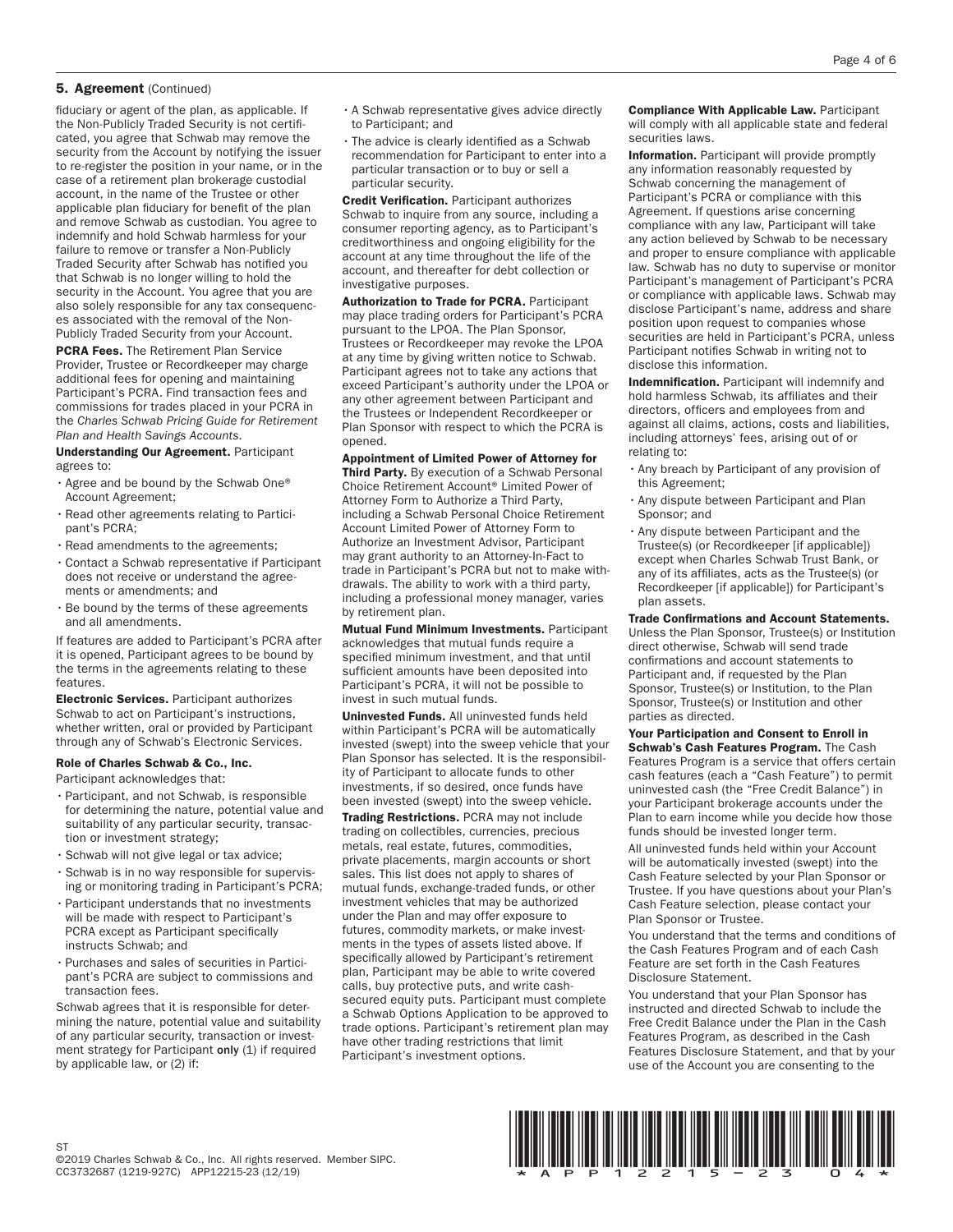#### 5. Agreement (Continued)

terms related to the Cash Feature selected on behalf of the Plan.

You understand and agree that Schwab may (1) make changes to the terms and conditions of the Cash Features Program; (2) make changes to the terms and conditions of any Cash Feature; (3) change, add, or discontinue any Cash Feature; (4) change the Plan's and/or any Participant's investment from one Cash Feature to another if the Plan and/or any Participant, as applicable, becomes ineligible for the current Cash Feature or the current Cash Feature is discontinued; and (5) make any other changes to the Cash Features Program or Cash Feature as allowed by law. Schwab will notify you in writing of changes to the terms of the Cash Features, changes to the Cash Features we make available, or changes to the Cash Features Program prior to the effective date of the proposed change.

Liquidation. If for any reason Participant's PCRA has insufficient funds to cover the purchase price of any trade or a fee, Schwab may take appropriate steps in its discretion to complete, cancel or liquidate one or more transactions or investments. Additionally, Schwab may, on direction from an authorized party, which may include the Plan Sponsor, Trustee(s) or Institution, liquidate one or more transactions or investments in order to address corrections which may be required pursuant to the provisions of the plan document, the Employee Retirement Income Security Act of 1974, as amended (ERISA), or the Internal Revenue Code of 1986, as amended (IRC), including, but not limited to, the correction of excess annual additions pursuant to IRC 415, of excess contributions pursuant to IRC 401(k), of excess aggregate contributions pursuant to IRC 401(m) and of excess deferrals pursuant to IRC 402(g), to the extent that Schwab has either been informed by the authorized party that such correction is required or has the responsibility for the determination of the need for such correction pursuant to the terms of the Schwab One® Account Agreement and any other applicable agreements between Schwab and the authorized party.

Entire Agreement. This Agreement contains all of the agreements, representations and understandings made between Participant and Schwab.

Waivers. The failure of either party at any time to require performance by the other party of any provision of this Agreement will not affect in any way the right to require such performance at any time thereafter. The waiver by either party of a breach of any provisions hereof will not be taken or held to be a waiver of the provision itself.

Governing Law. This Agreement, and all future agreements you shall enter into with Schwab, unless otherwise indicated on such other agreement, shall be governed by the law (but not the choice or law doctrines) of the state of California. This is the case regardless of whether you reside or transact business with Schwab in California or elsewhere, except that the section entitled "Arbitration" shall be governed by the Federal Arbitration Act.

#### Impartial Lottery for Securities Subject to Partial **Call or Partial Redemption.** If Schwab holds

securities for you in street name, in Schwab's name, or in bearer form that are subject to partial call or partial redemption, then in the case of a partial call or partial redemption, Schwab will use an impartial lottery system to select the securities to be called or redeemed from among accounts holding those securities. For a description of Schwab's lottery system, please visit www.schwab.com/PartialCalls. If you would like a printed description of Schwab's lottery system mailed to you, please contact a Schwab representative at 1-888-393-7272.

Notice to Canadian Residents. Schwab is not registered as a broker-dealer in Canada; we are relying upon an exemption from the brokerdealer registration requirement to act as a broker-dealer. Therefore, Schwab and its agents are not subject to the full regulatory requirements otherwise applicable under Canadian securities legislation.

#### 6. Required Arbitration Disclosures

Regulatory authorities require that any brokerage agreement containing a predispute arbitration agreement must disclose that this agreement contains a predispute arbitration clause. This Agreement contains a predispute arbitration clause. By signing an arbitration agreement, the parties agree as follows:

- All parties to this Agreement are giving up the right to sue each other in court, including the right to a trial by jury, except as provided by the rules of the arbitration forum in which a claim is filed.
- Arbitration awards are generally final and binding; a party's ability to have a court reverse or modify an arbitration award is very limited.
- The ability of the parties to obtain documents, witness statements and other discovery is generally more limited in arbitration than in court proceedings.
- The arbitrators do not have to explain the reason(s) for their award unless, in an eligible case, a joint request for an explained decision has been submitted by all parties to the panel at least 20 days prior to the first scheduled hearing date.
- The panel of arbitrators will typically include a minority of arbitrators who were or are affiliated with the securities industry.
- The rules of some arbitration forums may impose time limits for bringing a claim in arbitration. In some cases, a claim that is ineligible for arbitration may be brought in court.
- The rules of the arbitration forum in which the claim is filed, and any amendments thereto, shall be incorporated into this Agreement.

No person shall bring a putative or certified class action to arbitration, nor seek to enforce any predispute arbitration agreement against any person who has initiated in court a putative class action; or who is a member of a putative class who has not opted out of the class with respect to any claims encompassed by the putative class action until:

- 1. the class certification is denied;
- 2. the class is decertified; or

3. the customer is excluded from the class by the court.

Such forbearance to enforce an agreement to arbitrate shall not constitute a waiver of any rights under this Agreement except to the extent stated herein.

Arbitration Agreement. Any controversy or claim arising out of or relating to (i) this Agreement, any other agreement with Schwab, an instruction or authorization provided to Schwab or the breach of any such agreements, instructions, or authorizations; (ii) the Account, any other Schwab account or Services; (iii) transactions in the Account or any other Schwab account; (iv) or in any way arising from the relationship with Schwab, its parent, subsidiaries, affiliates, officers, directors, employees, agents or service providers ("Related Third Parties"), including any controversy over the arbitrability of a dispute, will be settled by arbitration.

This arbitration agreement will be binding upon and inure to the benefit of the parties hereto and their respective representatives, attorneysin-fact, heirs, successors, assigns and any other persons having or claiming to have a legal or beneficial interest in the Account, including court-appointed trustees and receivers. This arbitration agreement will also inure to the benefit of third-party service providers that assist Schwab in providing Services ("Third-Party Service Providers") and such Third-Party Service Providers are deemed to be third-party beneficiaries of this arbitration agreement.

The parties agree that this arbitration agreement will apply even if the application to open the Account is denied and will survive the closure of your Account and/or the termination of services rendered under this Agreement.

Such arbitration will be conducted by, and according to the securities arbitration rules and regulations then in effect of, the Financial Industry Regulatory Authority (FINRA) or any national securities exchange that provides a forum for the arbitration of disputes, provided that Schwab is a member of such national securities exchange at the time the arbitration is initiated. Any party may initiate arbitration by filing a written claim with FINRA or such eligible national securities exchange. If arbitration before FINRA or an eligible national securities exchange is unavailable or impossible for any reason, then such arbitration will be conducted by, and according to the rules and regulations then in effect of, the American Arbitration Association (AAA). If arbitration before the AAA is unavailable or impossible for any reason, the parties agree to have a court of competent jurisdiction appoint three (3) arbitrators to resolve any and all disputes or controversies between or among the parties. Each party shall bear its own initial arbitration costs, which are determined by the rules and regulations of the arbitration forum. In the event of financial hardship, the arbitration forum may waive certain costs in accordance with such rules. At the conclusion of the hearing, the arbitrators will decide how to assess the costs of the arbitration among the parties.

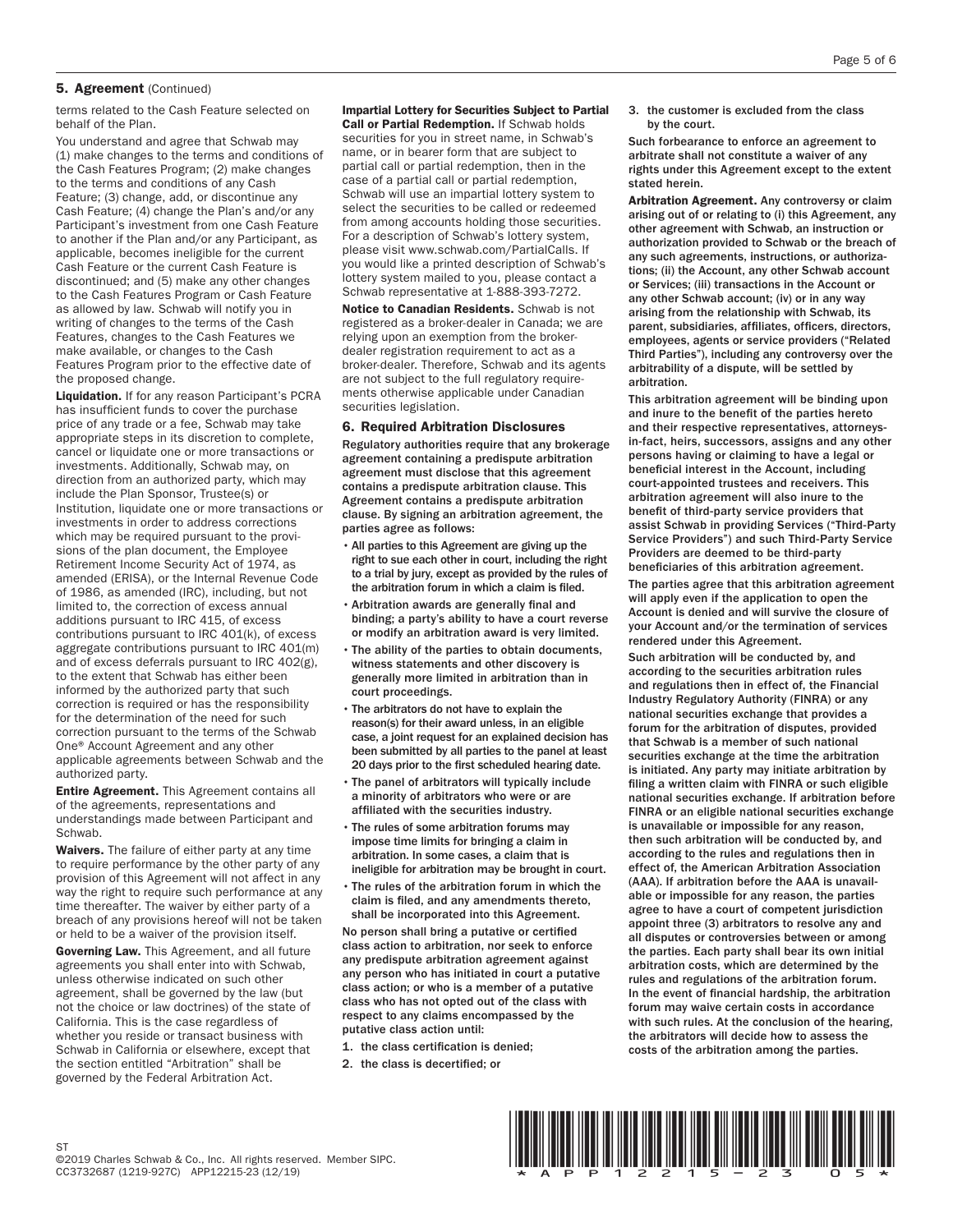#### 6. Required Arbitration Disclosures (Continued)

Any award the arbitrator makes shall be final and binding, and judgment on it may be entered in any court having jurisdiction. This arbitration agreement shall be enforced and interpreted exclusively in accordance with applicable federal laws of the United States, including the Federal Arbitration Act. Any costs, fees or taxes involved in enforcing the award shall be fully assessed against and paid by the party resisting enforcement of said award.

For FINRA arbitrations, FINRA will appoint a single public arbitrator in customer cases decided by one arbitrator. In customer cases decided by three arbitrators, investors have the option of choosing an arbitration panel with two public arbitrators and one non-public arbitrator (Majority-Public Panel Rule) or a panel of all public arbitrators (Optional All-Public Panel Rule). If the customer declines to elect a panel selection method in writing by the applicable deadline, the Majority-Public Panel Rule for selecting arbitrators will apply.

All notices from one party to the other involving arbitration shall be considered to have been fully given when so served, mailed by first-class, certified or registered mail, or otherwise given by other commercially accepted medium of written notification.

In addition to the above provisions, if a party to this Agreement is or becomes a non-U.S. resident at the time of any controversy subject to this arbitration agreement, such party acknowledges and agrees to the following additional provisions:

- (1) The rules of the organization administering the arbitration specifically provide for the formal designation of the place at which the arbitration is to be held.
- (2) Entering into this Agreement constitutes consent to submit to the personal jurisdiction of the courts of the state of California, U.S.A., to interpret or enforce any or all of these

arbitration provisions. Judgment on any arbitration award may be entered in any court having jurisdiction, or application may be made to such court for judicial acceptance of the award and an order of enforcement, as the case may be.

- (3) The exclusive language to be used by the parties and the arbitrators in the arbitration proceedings shall be English. Any party wishing an interpreter shall make all arrangements directly with the interpreter and shall assume all costs of the service.
- (4) If a party is a foreign government or state, state-owned or state-operated enterprise or other instrumentality of a foreign government or state, such party waives all rights of sovereign immunity and neither the Federal Act of State doctrine nor the doctrine of sovereign immunity shall apply insofar as any enforcement in courts located in the U.S.A. is concerned.

I certify, under penalties of perjury, that (1) the Taxpayer Identification Number shown is correct; (2) I am not subject to backup withholding due to a failure to report interest and dividend income; (3) I am a U.S. person (a U.S. citizen or U.S. resident alien); and (4) I am exempt from Foreign Account Tax Compliance Act (FATCA) reporting.

I understand I must cross out item 2 above if I have been notified by the IRS that I am subject to backup withholding as a result of dividend or interest underreporting and I have not received a notice from the IRS advising me that backup withholding is terminated.

THE INTERNAL REVENUE SERVICE DOES NOT REQUIRE YOUR CONSENT TO ANY PROVISION OF THIS DOCUMENT OTHER THAN THE CERTIFICATIONS REQUIRED TO AVOID BACKUP WITHHOLDING.

THE AGREEMENT WITH SCHWAB INCLUDES A PREDISPUTE ARBITRATION CLAUSE. YOU ACKNOWLEDGE RECEIPT OF THE PREDISPUTE ARBITRATION CLAUSE CONTAINED IN SECTION 6, PAGES 5–6, OF THE SCHWAB PERSONAL CHOICE RETIREMENT ACCOUNT® LIMITED POWER OF ATTORNEY FOR A PARTICIPANT FORM.

BY SIGNING THIS AGREEMENT, I ACKNOWLEDGE THAT I HAVE RECEIVED A COPY OF THE ACCOUNT TERMS TO RETAIN FOR MY RECORDS.

### Signature and Date Required X

Participant Signature **Prince and American Control** Print Name **Print Name** Print Name **Date** Print Name **Date** 

Please return the completed form (pages 1 through 6) with your original signature to your Retirement Plan Services Provider. Please keep a copy for your records.

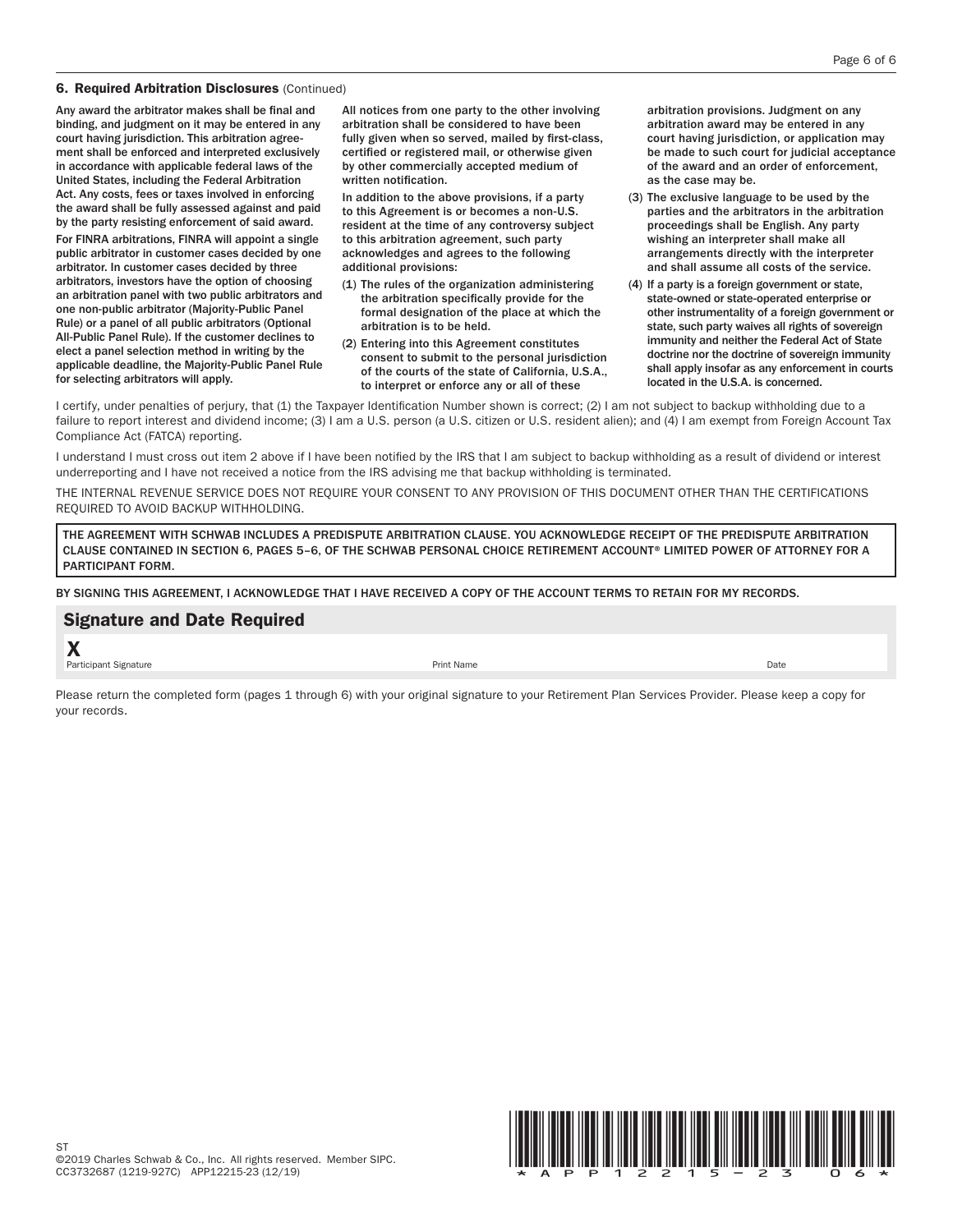

# Cash Features Program General Terms and Conditions **Page 1 of 2** Page 1 of 2

**The automatic investment of your free credit balance, including the frequency and the amount of each sweep, is governed by the terms and conditions set forth in the Cash Features Disclosure Statement and in the Account Agreement applicable to your account. The material in this document is intended for informational purposes only.**  If there is any conflict between the descriptions in this document and the terms of the Cash Features Disclosure **Statement, the Cash Features Disclosure Statement will control.**

| <b>How the Cash</b><br><b>Features Program</b><br><b>Works</b>           | Schwab's Cash Features Program is the service (described in the Cash Features Disclosure<br>Statement) that we provide to automatically invest, or "sweep," the free credit balance in your<br>account into a liquid investment to earn interest. The program permits you to earn income<br>while you decide how those funds should be invested longer term.                                                                                                                                                                                                                                                                                                                                                        |
|--------------------------------------------------------------------------|---------------------------------------------------------------------------------------------------------------------------------------------------------------------------------------------------------------------------------------------------------------------------------------------------------------------------------------------------------------------------------------------------------------------------------------------------------------------------------------------------------------------------------------------------------------------------------------------------------------------------------------------------------------------------------------------------------------------|
| <b>Available Cash</b>                                                    | The available cash features currently consist of:                                                                                                                                                                                                                                                                                                                                                                                                                                                                                                                                                                                                                                                                   |
| <b>Feature</b>                                                           | - The free credit balance in your eligible account (the "Schwab One® Interest feature"), on<br>which Schwab pays interest;                                                                                                                                                                                                                                                                                                                                                                                                                                                                                                                                                                                          |
|                                                                          | - Interest-bearing deposit accounts at one or more of our affiliated banks (the "Bank Sweep<br>feature" for most accounts and the "Bank Sweep for Benefit Plans feature" for retirement<br>plan accounts); and                                                                                                                                                                                                                                                                                                                                                                                                                                                                                                      |
|                                                                          | - For some accounts, one or more affiliated money market mutual funds (the "Money Fund<br>Sweep feature").                                                                                                                                                                                                                                                                                                                                                                                                                                                                                                                                                                                                          |
| Eligibility                                                              | Eligibility for each cash feature is based on the registered ownership and the type of account.<br>Not all account registrations and account types will be eligible for all cash features. Some<br>account registrations and account types will be eligible for only one cash feature. Please see<br>your Account Application and the Cash Features Disclosure Statement for more complete<br>eligibility details.                                                                                                                                                                                                                                                                                                  |
| <b>Duty to Monitor</b><br><b>Eligibility for Cash</b><br><b>Features</b> | It is your responsibility to monitor your eligibility for the cash features and determine the best<br>cash feature available to you. Schwab is not responsible for contacting you if you are, or later<br>become, eligible for other higher-yielding cash features.                                                                                                                                                                                                                                                                                                                                                                                                                                                 |
| <b>Interest Rates and</b><br><b>Yields</b>                               | The interest rates and yields for the different cash features vary over time. There is no<br>guarantee that the interest rate and yield on any particular cash feature will be or will remain<br>higher than the interest rate and yield on any other cash features over any period. Current<br>interest rates and yields can be obtained by contacting your independent investment advisor<br>or your Financial Consultant, or by calling us at 1-800-435-4000. If you already have an<br>account, you can visit our website at www.schwab.com/sweep. If your account is an Advisor<br>Services account, please contact your advisor, visit www.schwab.com/SA_sweep, or call<br>Schwab Alliance at 1-800-515-2157. |
|                                                                          | - The interest rate on the Schwab One Interest feature is set by Schwab. We can seek to pay<br>as low a rate as possible consistent with our views of competitive necessities. With certain<br>exceptions, the rate will be tiered based upon the overall free credit balance within your<br>account.                                                                                                                                                                                                                                                                                                                                                                                                               |
|                                                                          | - The interest rate on the Bank Sweep feature is set by our affiliated bank(s), which can seek<br>to pay as low a rate as possible consistent with their views of competitive necessities.<br>Retirement accounts will be paid a reasonable rate consistent with applicable legal and<br>regulatory requirements. With certain exceptions, the rate will be tiered based upon your<br>account type and the combined amount of your account's Bank Sweep deposits at our<br>affiliated bank(s).                                                                                                                                                                                                                      |

**Brokerage Products: Not FDIC-Insured • No Bank Guarantee • May Lose Value**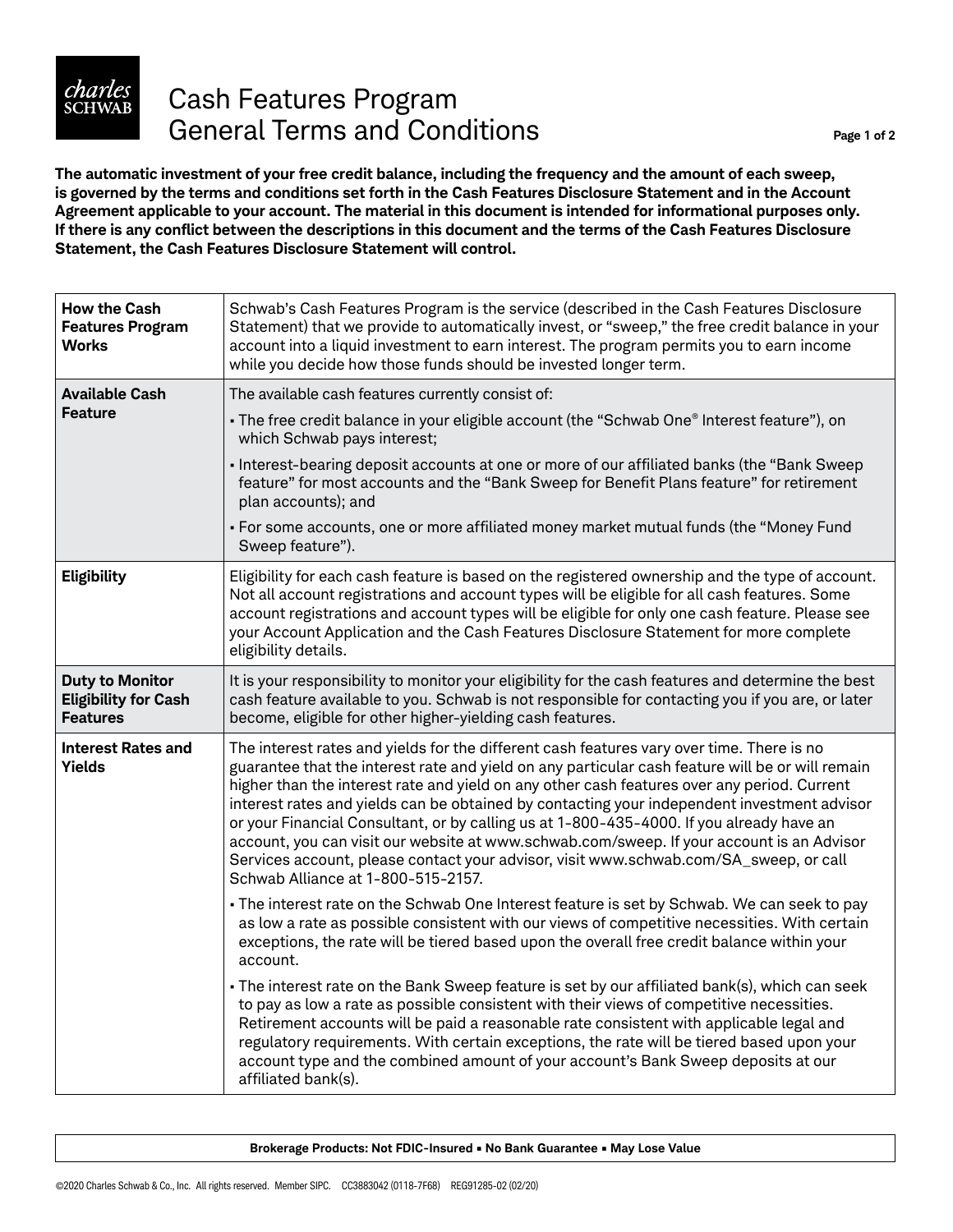| <b>Interest Rates and</b><br><b>Yields</b><br>(Continued) | - The interest rate on the Bank Sweep for Benefit Plans feature is set by our affiliated bank(s),<br>which intend to pay interest consistent with reasonable rate provisions of applicable legal<br>and regulatory requirements. This can be lower than some competitors' rates. Interest rates<br>do not vary by tiers and do not vary based on your cash balances.<br>- Money market mutual funds offered through the Money Fund Sweep feature seek to achieve<br>the highest yield (less fees and expenses) consistent with prudence and their investment<br>objectives.                                                                                                                                                                                                                                                                                                                                                                                                    |
|-----------------------------------------------------------|--------------------------------------------------------------------------------------------------------------------------------------------------------------------------------------------------------------------------------------------------------------------------------------------------------------------------------------------------------------------------------------------------------------------------------------------------------------------------------------------------------------------------------------------------------------------------------------------------------------------------------------------------------------------------------------------------------------------------------------------------------------------------------------------------------------------------------------------------------------------------------------------------------------------------------------------------------------------------------|
|                                                           | Cash features are not intended to be long-term investments, and yields on any of our cash<br>features can be lower than those of similar investments or deposit accounts offered outside<br>the Cash Features Program. If you desire to maintain cash balances for other than a short-term<br>period and/or are seeking the highest yields currently available in the market, please contact<br>your Schwab representative or visit www.schwab.com/cash for investment options that may<br>be available outside of the Cash Features Program to help maximize your return potential<br>consistent with your investment objectives and risk tolerance. If your account is an Advisor<br>Services account, please contact your advisor, visit www.schwab.com/SA_cash, or call<br>Schwab Alliance at 1-800-515-2157.                                                                                                                                                              |
| <b>Benefits to Schwab</b>                                 | We charge fees and receive certain benefits under the different cash features. A portion of<br>these fees and benefits can be shared with your investment professional. Because of these<br>fees and benefits, we have a financial incentive to select the particular cash features included<br>in the Cash Features Program.                                                                                                                                                                                                                                                                                                                                                                                                                                                                                                                                                                                                                                                  |
| <b>Differing Risks and</b>                                | The different cash features are subject to different risks and account protection:                                                                                                                                                                                                                                                                                                                                                                                                                                                                                                                                                                                                                                                                                                                                                                                                                                                                                             |
| <b>Account Protection</b>                                 | - The Schwab One® Interest feature is not subject to market risk and value loss but is subject<br>to the risk of Schwab's failure. In the unlikely event that Schwab fails, cash is eligible for<br>SIPC coverage up to a limit of \$250,000 (including principal and interest) per client in each<br>insurable capacity (e.g., individual or joint). Free credit balances held at Schwab are not<br>insured or guaranteed by the FDIC.                                                                                                                                                                                                                                                                                                                                                                                                                                                                                                                                        |
|                                                           | - The Bank Sweep and Bank Sweep for Benefit Plans features are not subject to market risk<br>and value loss but are subject to the risk of the failure of one or more of our affiliated banks.<br>In the unlikely event that one or more of our affiliated banks fails, deposits at each bank<br>are eligible for FDIC insurance protection up to a limit of \$250,000 (including principal and<br>interest) per depositor in each insurable capacity (e.g., individual, joint, and plan participant).<br>This limit includes any other deposits you may have at that bank outside of the Bank Sweep<br>and Bank Sweep for Benefit Plans features. You are responsible for monitoring your bank<br>balances in the Bank Sweep and Bank Sweep for Benefit Plans features and the balances<br>in any of your other bank accounts at each affiliated bank to determine if these, in total,<br>exceed FDIC insurance limits. Monies held in both features are not covered by SIPC. |
|                                                           | - Money market mutual funds in the Money Fund Sweep feature invest in high-quality, short-<br>term securities and seek to maintain a stable value, but are subject to market risks and<br>potential value loss. They are not bank accounts and are not subject to FDIC insurance<br>protection. They are instead covered by SIPC, which protects against the custodial risk (and<br>not a decline in market value) when a brokerage firm fails by replacing missing securities<br>and cash up to a limit of \$500,000, of which \$250,000 may be cash. Shares held through the<br>Money Fund Sweep feature are not considered cash, but are treated as securities for SIPC<br>coverage.                                                                                                                                                                                                                                                                                        |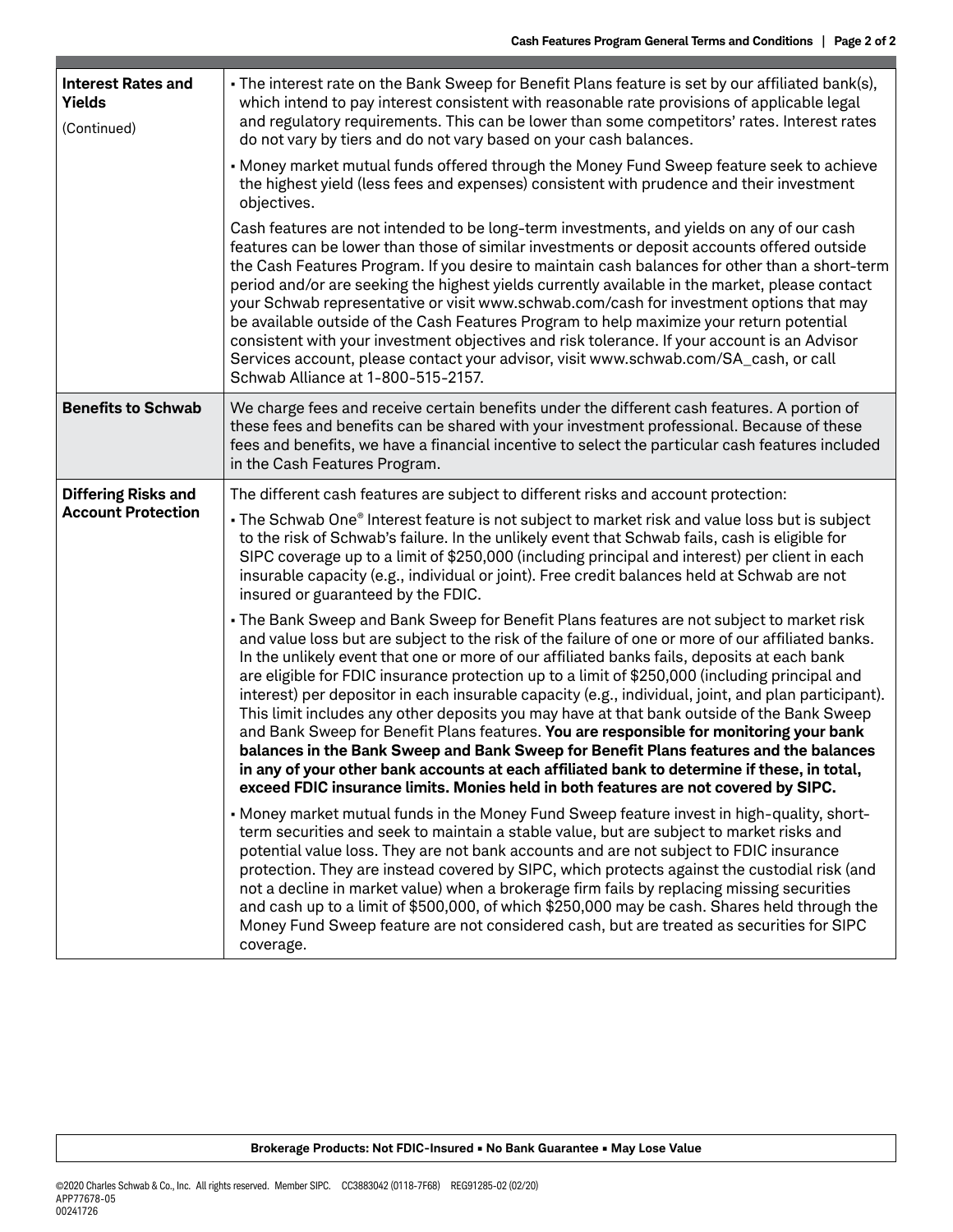# *charles*<br>schwab

## Schwab Personal Choice Retirement Account®(PCRA) Limited Power of Attorney (LPOA) Form For a Participant

Page 1 of 3

#### These terms relate to your account and are part of the Account Agreement between the account holder and Schwab. Please retain for your files.

By signing this form, you ("Participant") and Charles Schwab & Co., Inc. ("Schwab") agree that the authority conferred on Participant by the Plan Sponsor, Plan Trustees ("Trustees") or the Recordkeeper for the Plan, as the case may be, in accordance with the Schwab Personal Choice Retirement Account® (PCRA) Limited Power of Attorney (LPOA) Form for a Participant, shall be exercised according to the following terms and conditions. If you are the beneficiary of a deceased Participant, you will be considered the "Participant" for purposes of this form.

#### Worthless and Non-Transferable Securities.

Schwab reserves the right to remove from your Account any security that is deemed to have been cancelled or otherwise invalidated. In determining that a security has been cancelled or invalidated, you agree that we have derived information on such assets from you or from third parties and we are not responsible for the accuracy or reliability of any information regarding these assets. Cancelled or invalid securities may include, but are not limited to, bankruptcy or charter or registration revocation. Schwab will notify you if it has removed a cancelled or otherwise invalid security from your Account. Unless you provide Schwab with evidence of the validity of the security within sixty (60) days of the notice of removal, you agree to waive any claim to any future distribution from the security and agree to indemnify and hold Schwab harmless from any claims, liability, or damages resulting from the removal of such security. If you provide Schwab with evidence of the validity of the security from an independent third party within 60 days of receiving the notice of removal, Schwab will reinstate your position.

In addition, Schwab reserves the right to charge an additional servicing fee for securities for which Schwab cannot identify a transfer agent (a "Non-Transferable Security"). The existence of a Non-Transferable Security in your Account may be noted with a notation of "N/A" for the value of that position on your account statements.

Unclaimed Property. To the extent applicable to your account, the unclaimed property law requires us to turn over to the state of your last known address (as shown in our records) personal property which is unclaimed by its owner for a set period of time. Personal property includes assets in customer accounts (including your Schwab One® Account) as well as uncashed dividend checks and other Schwab checks payable to customers. In general, personal property is considered unclaimed if you have not performed at least one of the following activities within the period of time set by the state:

- Made a deposit, trade or withdrawal in your account.
- Written to or otherwise contacted us about your account.

•Otherwise shown an interest in your account. Before we turn over the assets in your account (if any), we will, as required by law, send a notice **ST** 

to the address we currently show on your account statement.

You may recover unclaimed property turned over to a state by contacting that state.

#### Removal of Non-Publicly Traded Securities

From Your Account. Schwab may ask you to remove any Non-Publicly Traded Security from your Account at any time and for any reason. In the event that Schwab asks you to remove a Non-Publicly Traded Security from your Account, and you do not request a distribution of the Non-Publicly Traded Security from your Account, remove it from your Account, or transfer it to another custodian within sixty (60) days after Schwab provides you written notice that it will no longer hold the Non-Publicly Traded Security, you authorize and direct Schwab to distribute or transfer the Non-Publicly Traded Security directly to you. If the Non-Publicly Traded Security is represented by a physical certificate in Schwab's possession, Schwab will return the physical certificate to you. If the Account is a retirement plan brokerage custodial account (including a Company Retirement Account [CRA] or Personal Choice Retirement Account [PCRA]) subject to the terms of this Agreement, the Non-Publicly Traded Security may be distributed upon direction of the Trustee or other applicable fiduciary or agent of the plan to the participant in whose Account the Non-Publicly Traded Security is invested, or to the extent not practicable, transferred to the Trustee or other applicable fiduciary or agent to hold the Non-Publicly Traded Security on behalf of the plan. If the Non-Publicly Traded Security is represented by a physical certificate in Schwab's possession, Schwab will transfer the physical certificate to the participant (if so directed by the Trustee or other applicable fiduciary or agent for the plan) or to the Trustee or other applicable fiduciary or agent of the plan, as applicable. If the Non-Publicly Traded Security is not certificated, you agree that Schwab may remove the security from the Account by notifying the issuer to re-register the position in your name, or in the case of a retirement plan brokerage custodial account, in the name of the Trustee or other applicable plan fiduciary for benefit of the plan and remove Schwab as custodian. You agree to indemnify and hold Schwab harmless for your failure to remove or transfer a Non-Publicly Traded Security after Schwab has notified you that Schwab is no longer willing to hold the security in the Account. You agree that you are also solely responsible for any tax consequences associated with the removal of the Non-Publicly Traded Security from your Account.

**PCRA Fees.** The Retirement Plan Service Provider, Trustee or Recordkeeper may charge additional fees for opening and maintaining Participant's PCRA. Find transaction fees and commissions for trades placed in your PCRA in the *Charles Schwab Pricing Guide for Retirement Plan and Health Savings Accounts*.

Understanding Our Agreement. Participant agrees to:

- •Agree and be bound by the Schwab One Account Agreement;
- •Read other agreements relating to Participant's PCRA;
- •Read amendments to the agreements;
- •Contact a Schwab representative if Participant does not receive or understand the agreements or amendments; and
- •Be bound by the terms of these agreements and all amendments.

If features are added to Participant's PCRA after it is opened, Participant agrees to be bound by the terms in the agreements relating to these features.

Electronic Services. Participant authorizes Schwab to act on Participant's instructions, whether written, oral or provided by Participant through any of Schwab's Electronic Services.

#### Role of Charles Schwab & Co., Inc.

Participant acknowledges that:

- •Participant, and not Schwab, is responsible for determining the nature, potential value and suitability of any particular security, transaction or investment strategy;
- •Schwab will not give legal or tax advice;
- •Schwab is in no way responsible for supervising or monitoring trading in Participant's PCRA;
- •Participant understands that no investments will be made with respect to Participant's PCRA except as Participant specifically instructs Schwab; and
- •Purchases and sales of securities in Participant's PCRA are subject to commissions and transaction fees.

Schwab agrees that it is responsible for determining the nature, potential value and suitability of any particular security, transaction or investment strategy for Participant only (1) if required by applicable law, or (2) if:

- •A Schwab representative gives advice directly to Participant; and
- •The advice is clearly identified as a Schwab recommendation for Participant to enter into a particular transaction or to buy or sell a particular security.

Credit Verification. Participant authorizes Schwab to inquire from any source, including a consumer reporting agency, as to Participant's creditworthiness and ongoing eligibility for the account at any time throughout the life of the account, and thereafter for debt collection or investigative purposes.

Authorization to Trade for PCRA. Participant may place trading orders for Participant's PCRA pursuant to the LPOA. The Plan Sponsor, Trustees or Recordkeeper may revoke the LPOA at any time by giving written notice to Schwab. Participant agrees not to take any actions that exceed Participant's authority under the LPOA or any other agreement between Participant and the Trustees or Independent Recordkeeper or Plan Sponsor with respect to which the PCRA is opened.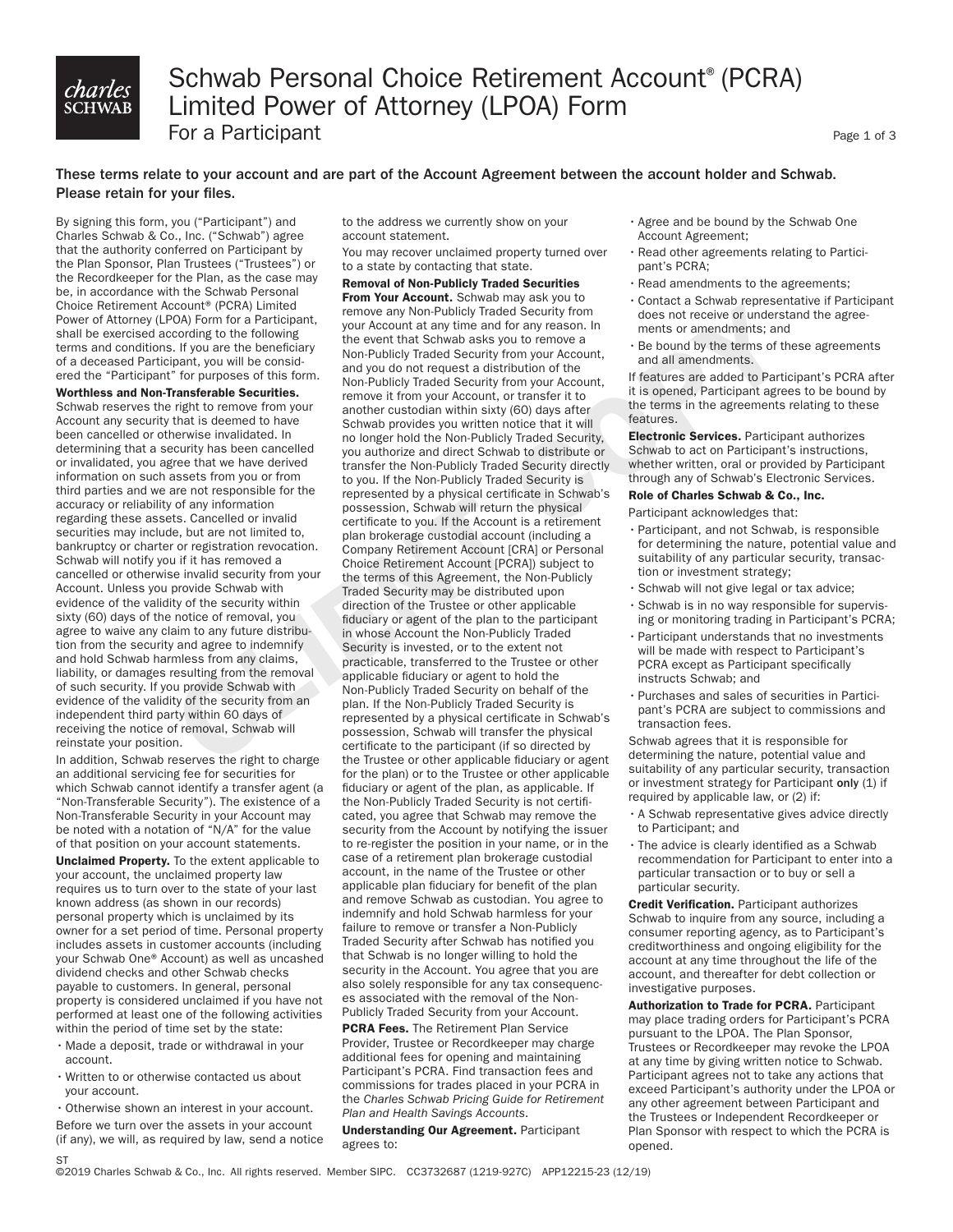#### Appointment of Limited Power of Attorney for

Third Party. By execution of a Schwab Personal Choice Retirement Account® Limited Power of Attorney Form to Authorize a Third Party, including a Schwab Personal Choice Retirement Account Limited Power of Attorney Form to Authorize an Investment Advisor, Participant may grant authority to an Attorney-In-Fact to trade in Participant's PCRA but not to make withdrawals. The ability to work with a third party, including a professional money manager, varies by retirement plan.

Mutual Fund Minimum Investments. Participant acknowledges that mutual funds require a specified minimum investment, and that until sufficient amounts have been deposited into Participant's PCRA, it will not be possible to invest in such mutual funds.

Uninvested Funds. All uninvested funds held within Participant's PCRA will be automatically invested (swept) into the sweep vehicle that your Plan Sponsor has selected. It is the responsibility of Participant to allocate funds to other investments, if so desired, once funds have been invested (swept) into the sweep vehicle.

**Trading Restrictions. PCRA may not include** trading on collectibles, currencies, precious metals, real estate, futures, commodities, private placements, margin accounts or short sales. This list does not apply to shares of mutual funds, exchange-traded funds, or other investment vehicles that may be authorized under the Plan and may offer exposure to futures, commodity markets, or make investments in the types of assets listed above. If specifically allowed by Participant's retirement plan, Participant may be able to write covered calls, buy protective puts and write cash-secured equity puts. Participant must complete a Schwab Options Application to be approved to trade options. Participant's retirement plan may have other trading restrictions that limit Participant's investment options.

Compliance With Applicable Law. Participant will comply with all applicable state and federal securities laws.

Information. Participant will provide promptly any information reasonably requested by Schwab concerning the management of Participant's PCRA or compliance with this Agreement. If questions arise concerning compliance with any law, Participant will take any action believed by Schwab to be necessary and proper to ensure compliance with applicable law. Schwab has no duty to supervise or monitor Participant's management of Participant's PCRA or compliance with applicable laws. Schwab may disclose Participant's name, address and share position upon request to companies whose securities are held in Participant's PCRA, unless Participant notifies Schwab in writing not to disclose this information.

Indemnification. Participant will indemnify and hold harmless Schwab, its affiliates and their directors, officers and employees from and against all claims, actions, costs and liabilities, including attorneys' fees, arising out of or relating to:

- •Any breach by Participant of any provision of this Agreement;
- •Any dispute between Participant and Plan Sponsor; and
- •Any dispute between Participant and the Trustee(s) (or Recordkeeper [if applicable])

except when Charles Schwab Trust Bank, or any of its affiliates, acts as the Trustee(s) (or Recordkeeper [if applicable]) for Participant's plan assets.

Trade Confirmations and Account Statements. Unless the Plan Sponsor, Trustee(s) or Institution direct otherwise, Schwab will send trade confirmations and account statements to Participant and, if requested by the Plan Sponsor, Trustee(s) or Institution, to the Plan Sponsor, Trustee(s) or Institution and other parties as directed.

Your Participation and Consent to Enroll in Schwab's Cash Features Program. The Cash Features Program is a service that offers certain cash features (each a "Cash Feature") to permit uninvested cash (the "Free Credit Balance") in your Participant brokerage accounts under the Plan to earn income while you decide how those funds should be invested longer term.

All uninvested funds held within your Account will be automatically invested (swept) into the Cash Feature selected by your Plan Sponsor or Trustee. If you have questions about your Plan's Cash Feature selection, please contact your Plan Sponsor or Trustee.

You understand that the terms and conditions of the Cash Features Program and of each Cash Feature are set forth in the Cash Features Disclosure Statement.

You understand that your Plan Sponsor has instructed and directed Schwab to include the Free Credit Balance under the Plan in the Cash Features Program, as described in the Cash Features Disclosure Statement, and that by your use of the Account you are consenting to the terms related to the Cash Feature selected on behalf of the Plan.

You understand and agree that Schwab may (1) make changes to the terms and conditions of the Cash Features Program; (2) make changes to the terms and conditions of any Cash Feature; (3) change, add, or discontinue any Cash Feature; (4) change the Plan's and/or any Participant's investment from one Cash Feature to another if the Plan and/or any Participant, as applicable, becomes ineligible for the current Cash Feature or the current Cash Feature is discontinued; and (5) make any other changes to the Cash Features Program or Cash Feature as allowed by law. Schwab will notify you in writing of changes to the terms of the Cash Features, changes to the Cash Features we make available, or changes to the Cash Features Program prior to the effective date of the proposed change.

Liquidation. If for any reason Participant's PCRA has insufficient funds to cover the purchase price of any trade or a fee, Schwab may take appropriate steps in its discretion to complete, cancel or liquidate one or more transactions or investments. Additionally, Schwab may, on direction from an authorized party, which may include the Plan Sponsor, Trustee(s) or Institution, liquidate one or more transactions or investments in order to address corrections which may be required pursuant to the provisions of the plan document, the Employee Retirement Income Security Act of 1974, as amended (ERISA), or the Internal Revenue Code of 1986, as amended (IRC), including, but not limited to, the correction of excess annual additions pursuant to IRC 415, of excess contributions pursuant to IRC 401(k), of excess aggregate contributions pursuant to IRC 401(m)

and of excess deferrals pursuant to IRC 402(g), to the extent that Schwab has either been informed by the authorized party that such correction is required or has the responsibility for the determination of the need for such correction pursuant to the terms of the Schwab One® Account Agreement and any other applicable agreements between Schwab and the authorized party.

Entire Agreement. This Agreement contains all of the agreements, representations and understandings made between Participant and Schwab.

Waivers. The failure of either party at any time to require performance by the other party of any provision of this Agreement will not affect in any way the right to require such performance at any time thereafter. The waiver by either party of a breach of any provisions hereof will not be taken or held to be a waiver of the provision itself.

Governing Law. This Agreement, and all future agreements you shall enter into with Schwab, unless otherwise indicated on such other agreement, shall be governed by the law (but not the choice or law doctrines) of the state of California. This is the case regardless of whether you reside or transact business with Schwab in California or elsewhere, except that the section entitled "Arbitration" shall be governed by the Federal Arbitration Act.

Impartial Lottery for Securities Subject to Partial Call or Partial Redemption. If Schwab holds securities for you in street name, in Schwab's name, or in bearer form that are subject to partial call or partial redemption, then in the case of a partial call or partial redemption, Schwab will use an impartial lottery system to select the securities to be called or redeemed from among accounts holding those securities. For a description of Schwab's lottery system, please visit www.schwab.com/PartialCalls. If you would like a printed description of Schwab's lottery system mailed to you, please contact a Schwab representative at 1-888-393-7272.

Notice to Canadian Residents. Schwab is not registered as a broker-dealer in Canada; we are relying upon an exemption from the brokerdealer registration requirement to act as a broker-dealer. Therefore, Schwab and its agents are not subject to the full regulatory requirements otherwise applicable under Canadian securities legislation.

Required Arbitration Disclosures. Regulatory authorities require that any brokerage agreement containing a predispute arbitration agreement must disclose that this agreement contains a predispute arbitration clause. This Agreement contains a predispute arbitration clause. By signing an arbitration agreement, the parties agree as follows:

- All parties to this Agreement are giving up the right to sue each other in court, including the right to a trial by jury, except as provided by the rules of the arbitration forum in which a claim is filed.
- Arbitration awards are generally final and binding; a party's ability to have a court reverse or modify an arbitration award is very limited.
- The ability of the parties to obtain documents, witness statements and other discovery is generally more limited in arbitration than in court proceedings.
- The arbitrators do not have to explain the reason(s) for their award unless, in an eligible case, a joint request for an explained decision